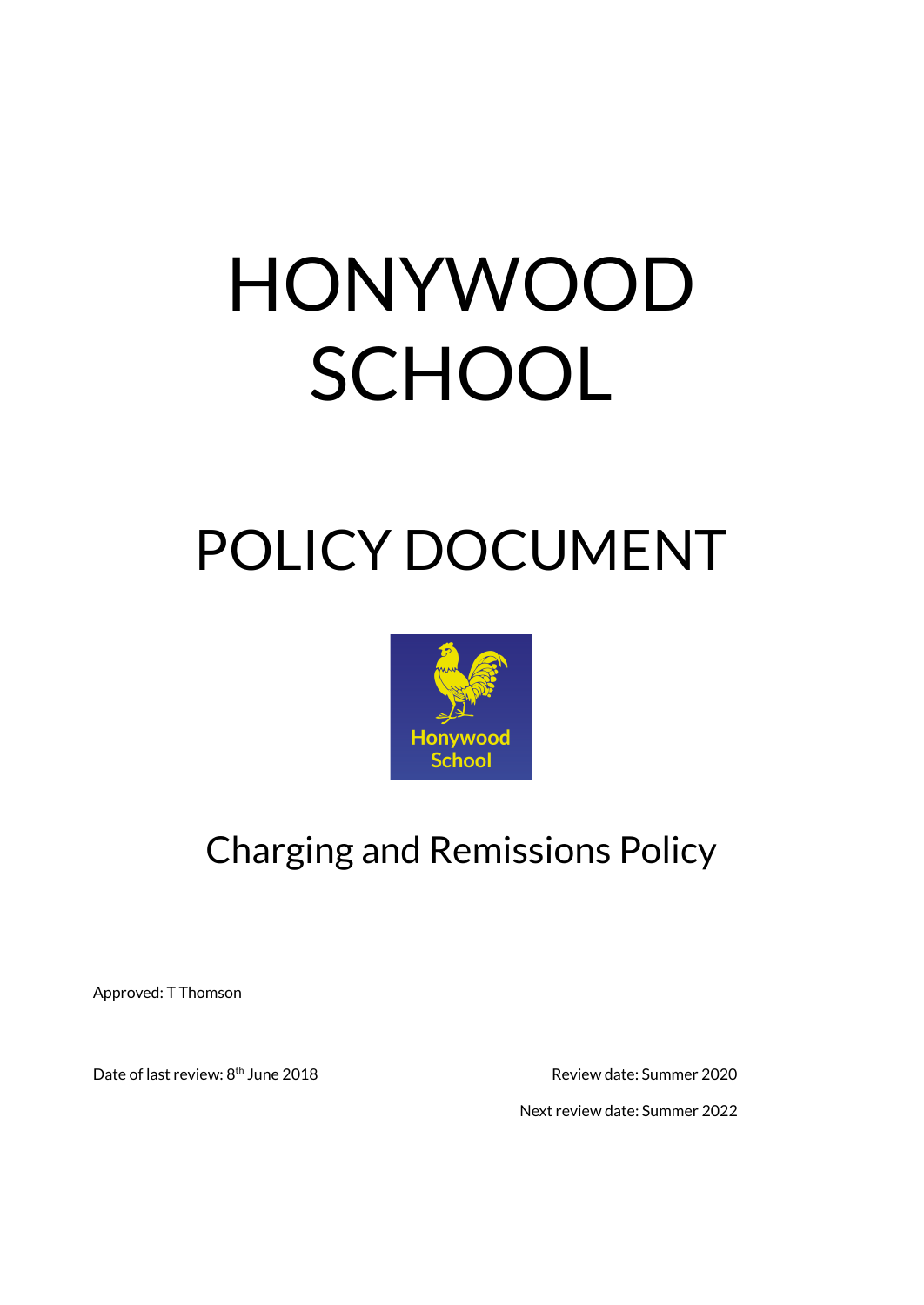#### **Charging and Remissions Policy**

#### **Introduction**

Sections 449-462 of the Education Act 1996 sets out the law on charging for school activities.

Where an issue arises that is not specifically dealt with within this policy, decisions will be made which are in line with the spirit of the policy.

The Governing Body of Honywood School recognises the value and contribution that the wide range of additional activities offered by Honywood School, including trips and visits, clubs and residential experiences, can make towards learning. The Governing Body aims to promote and provide such activities, both as part of a broad and balanced curriculum for all learners of the school and as additional optional activities. The aim of this policy is to set out what charges will be levied for activities, what remissions may be implemented and the circumstances under which voluntary contributions will be requested from parents / carers.

#### **Responsibilities**

The Governing Body of the School is responsible for determining the content of the policy and the Headteacher for its implementation.

The Headteacher will ensure that staff are familiar with and correctly apply the policy. The Leadership Team and Governors will review the policy every two years.

The responsibility for determining the level of voluntary contribution is delegated to the Headteacher. Any determinations with respect to individual parents / carers will be considered by the Headteacher.

#### **Education during School Hours**

Charges are not made for admission to Honywood School for learners or for activities that take place during school hours. These activities include:

- Aspects of the National Curriculum.
- Anything required as part of the specification for a prescribed examination.
- Examination entry fees for public examinations for which registered learners are being prepared at the school. This includes any costs associated with re-marks and re-sits where the school has requested that these take place. Failure by a learner to attend examinations for which they have been entered may also incur a contribution towards the examination entry fee. If a parent or carer requests a re-mark, re-sit or a copy of an examination script, an amount will be charged to the parent / carer to cover costs. This amount shall correspond to any relevant fee levied to the school by the examining body plus a £5 administrative fee for the request.
- The provision of books, equipment, materials in relation to any activity that cannot be charged for as stated in the Sections 449-462 of the Education Act 1996. However, parents / carers may be asked to contribute voluntarily towards the cost of materials or ingredients (or provision of them by parents / carers) where the finished product will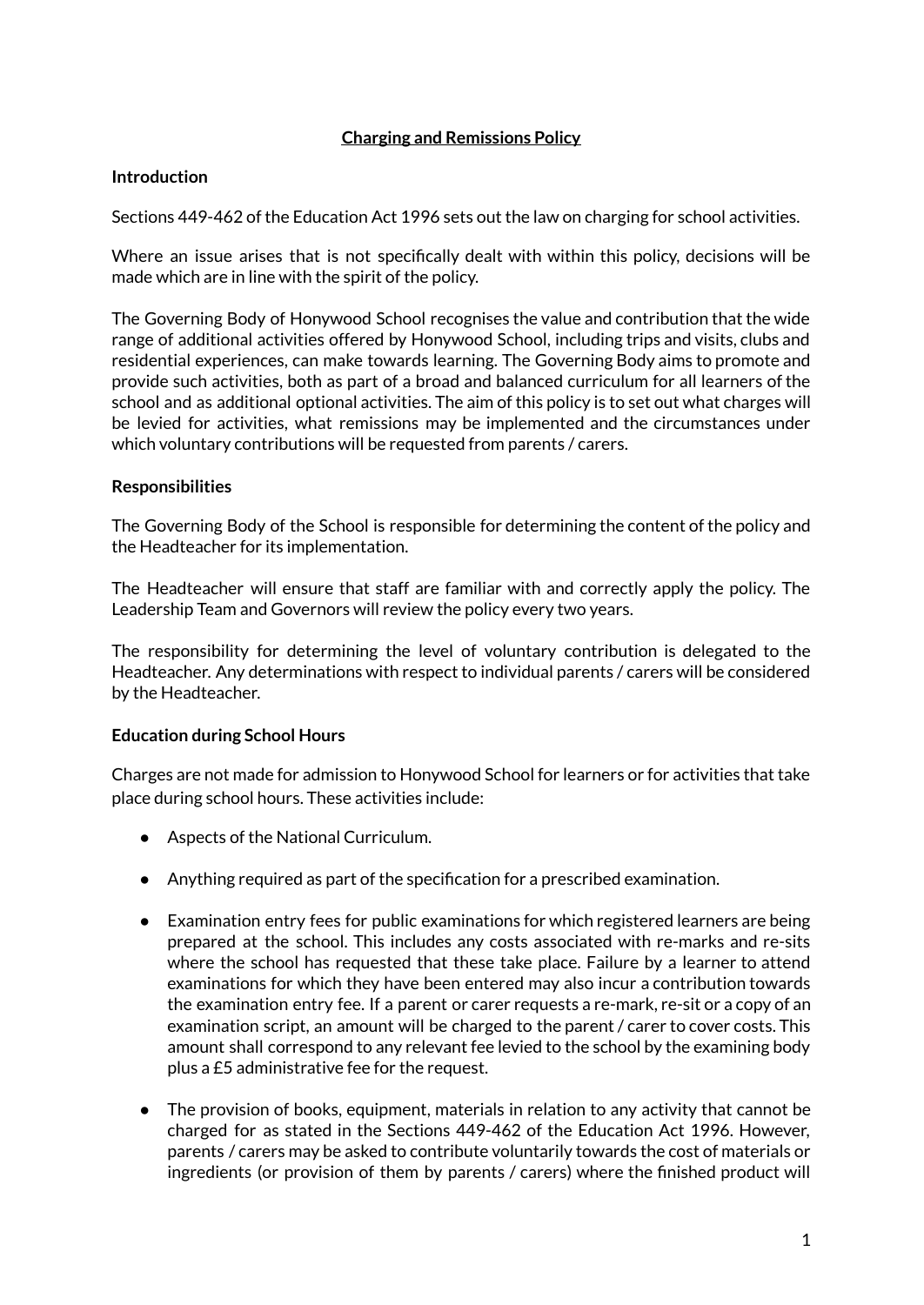then be owned by the learner. The Governing Body reserves the right to charge for all ingredients and materials or require them to be provided if the parents / carers have indicated that they wish to own the finished product.

● Non-residential school trips and visits that take place (50% or more) during school hours. A contribution towards the costs will be requested but parents / carers are under no obligation to contribute.

*"Under the Schools Governors' Charging and Remissions Policy, we request a contribution* toward the cost of this activity. A learner will not be excluded from the trip because his or her *parents / carers have not contributed. However, where such trips are dependent upon voluntary contributions, parents will be notified thatsufficient contributions are necessary for the trip to go ahead"*

● Hand-held technology owned by the school and used either inside or outside of school. Parents / carers will be required to read and sign the iPad Acceptable Use Guidelines. Should an iPad be damaged or stolen, parents / carers will be contacted and may have to fund the replacement device or make a contribution to cover the cost of the repair as all learners must return a fully functioning iPad, together with any accessories provided, at the end of their time at Honywood.

#### **Charges**

The Governing Body reserves the right to make a charge in the following circumstances for activities organised by the school:

#### 1. **Residential School Trips**:

The board and lodgings element of school trips will always be charged for. This is irrespective of whether the trip has taken place to fulfil the requirements of the National Curriculum or as part of a prescribed syllabus. Additionally, if more than half of the trip takes place outside school hours, the remaining costs will be charged in full.

Families may be eligible for financial support for residential trips and visits, this is assessed on a case by case basis in line with Government guidelines. If a family would like to discuss this and is seeking support, they should contact the Enrichment Leader.

Guidance from The Department for Education states; "When a school informs parents / carers about a forthcoming visit, they should make it clear that parents / carers who can prove they are in receipt of certain benefits will be exempt from paying the cost of board and lodging". Guidance for charging on school trips can be found at[:](https://assets.publishing.service.gov.uk/government/uploads/system/uploads/attachment_data/file/706830/Charging_for_school_activities.pdf) [https://assets.publishing.service.gov.uk/government/uploads/system/uploads/attachment\\_data/file](https://assets.publishing.service.gov.uk/government/uploads/system/uploads/attachment_data/file/706830/Charging_for_school_activities.pdf) [/706830/Charging\\_for\\_school\\_activities.pdf](https://assets.publishing.service.gov.uk/government/uploads/system/uploads/attachment_data/file/706830/Charging_for_school_activities.pdf)

#### 2. **Musical Instrument Tuition**:

Instrument tuition fees are paid for by the School which is then reimbursed by the parent/carer of the learner receiving the tuition.

We offer individual sessions on all instruments with tutors from Essex Music Services.

#### 3. **Costs of Damages**: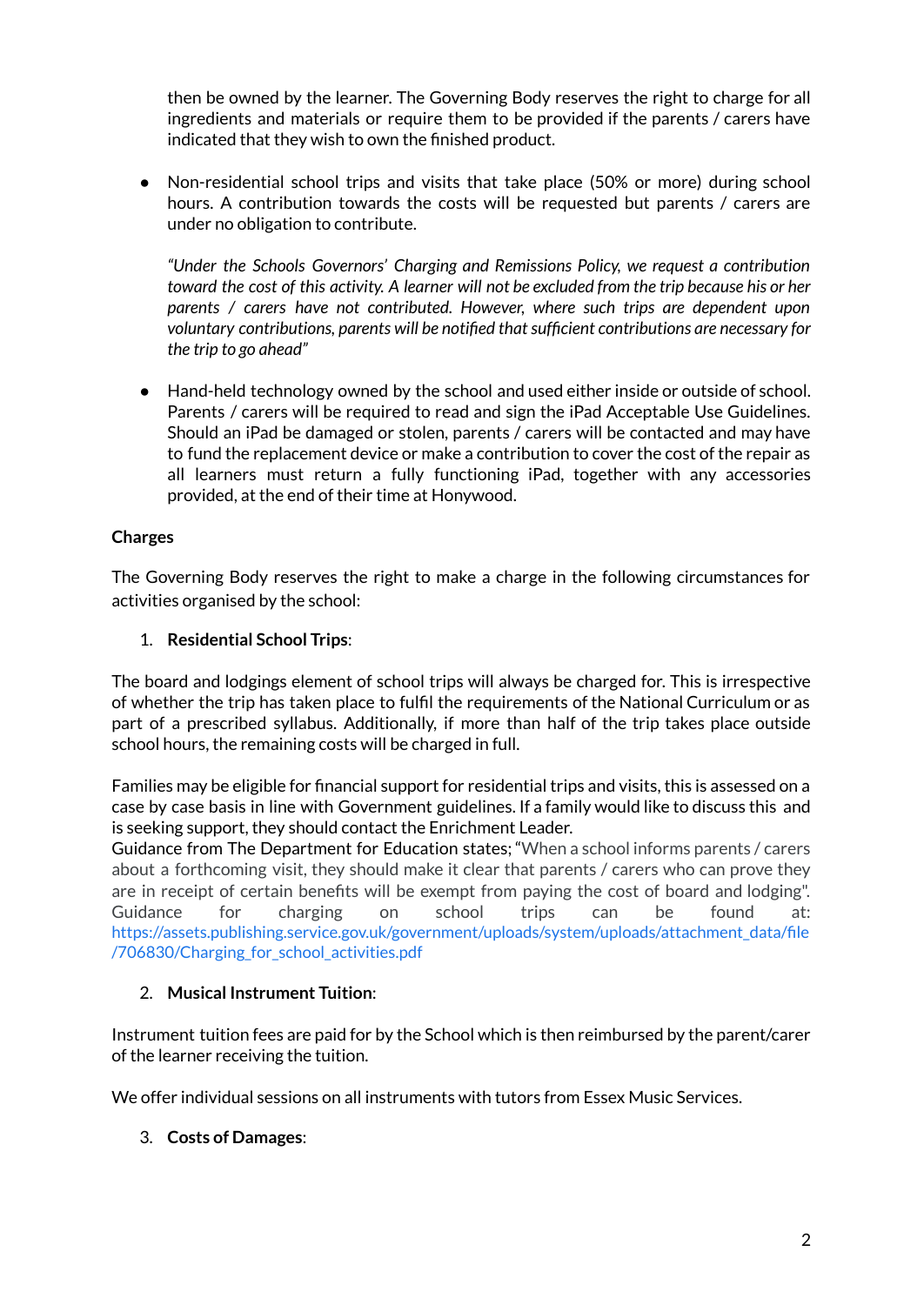These include any damages to the school environment (such as a broken window) and the defacing, loss or breakages of equipment for learning. In such cases, especially where the damage is due to unacceptable behaviour on the part of a learner, parents / carers will be asked to pay the cost of repair or replacement.

#### **Work experience**

The cost of travelling to and from home when learners are on work experience is to be met by parents / carers.

#### **Remissions and concessions:**

The school will give consideration to the remission of charges to parents or carers who receive the following support payments (evidence will be required):

- Income Support
- Income based Jobseeker's Allowance
- Child Tax Credit (where the person is not receiving Working Tax Credit as well and hasan annual gross income of no more than £16,190)
- Support under part VI of the Immigration and Asylum Act 1999
- Guaranteed Element of State Pension Credit
- Working Tax Credit run-on
- Income related employment and support allowance
- *●* Universal Credit

Children of families who receive these payments are also entitled to free school meals. Parents who are eligible for the remission of charges will be dealt with confidentially.

The headteacher and chair of governors will authorise the remission of charges.

The school may choose to subsidise part or all of the payment of some charges for certain activities and this will be determined by the governing body and headteacher on recommendation of the Enrichment Leader.

#### **Voluntary contributions**

The school may ask for voluntary contributions to the school for general funds and/or to fund activities that will enrich our learners' education.

In any case where an activity cannot be afforded without voluntary funding, this will be made clear to the parents / carers by the school. If the activity is cancelled all monies paid will be returned to parents / carers, excluding any pre agreed non refundable deposits.

There is no obligation for a parent or carer to make any contribution and the school will in no way pressure parents or carers to make a contribution.